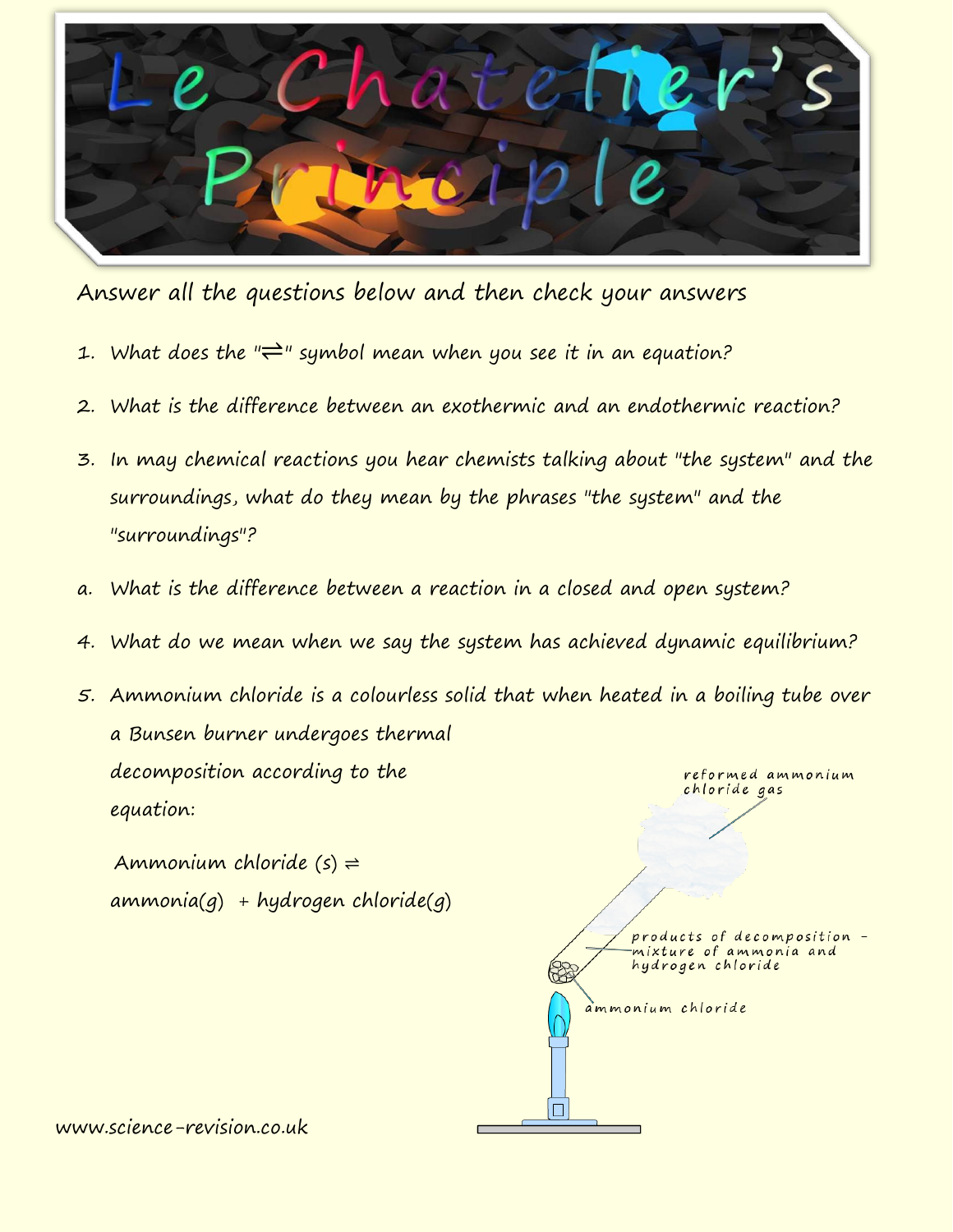- a. Explain why this reversible reaction as shown will never achieve equilibrium.
- b. How is the reformed ammonium chloride gas being made?
- 6. The reaction between carbon monoxide and steam is often called the water-gas reaction. It is a common reaction in industry, it is used as an method of producing large amounts of hydrogen gas. The reaction can be shown as:

Carbon monoxide<sub>(g)</sub> + steam<sub>(g)</sub>  $\Rightarrow$  carbon dioxide<sub>(g)</sub> + hydrogen<sub>(g)</sub>

 $CO_{(q)}$  +  $H_2O_{(q)}$   $\Rightarrow$   $CO_{2(q)}$  +  $H_{2(q)}$ 

- a. Use your knowledge of Le Chatelier's principle to explain how the equilibrium will change when:
- i. more carbon monoxide is added.
- ii hydrogen gas is removed
- iii carbon dioxide gas is removed.
- b. The forward reaction is exothermic.
- I What will happen to the amount of hydrogen gas in the equilibrium mixture if the temperature of the system is raised?
- c. What effect will increasing the pressure have on the concentration of gases at equilibrium?
- 7. In the blast furnace used to produce iron the following reaction happens:

Iron oxide(s) + carbon monoxide(g)  $\Rightarrow$  iron(l) + carbon dioxide(g)

 $Fe_{2}O_{3(5)}$  +  $3CO_{(q)}$   $\Rightarrow$   $2Fe_{(1)}$  +  $3CO_{2(q)}$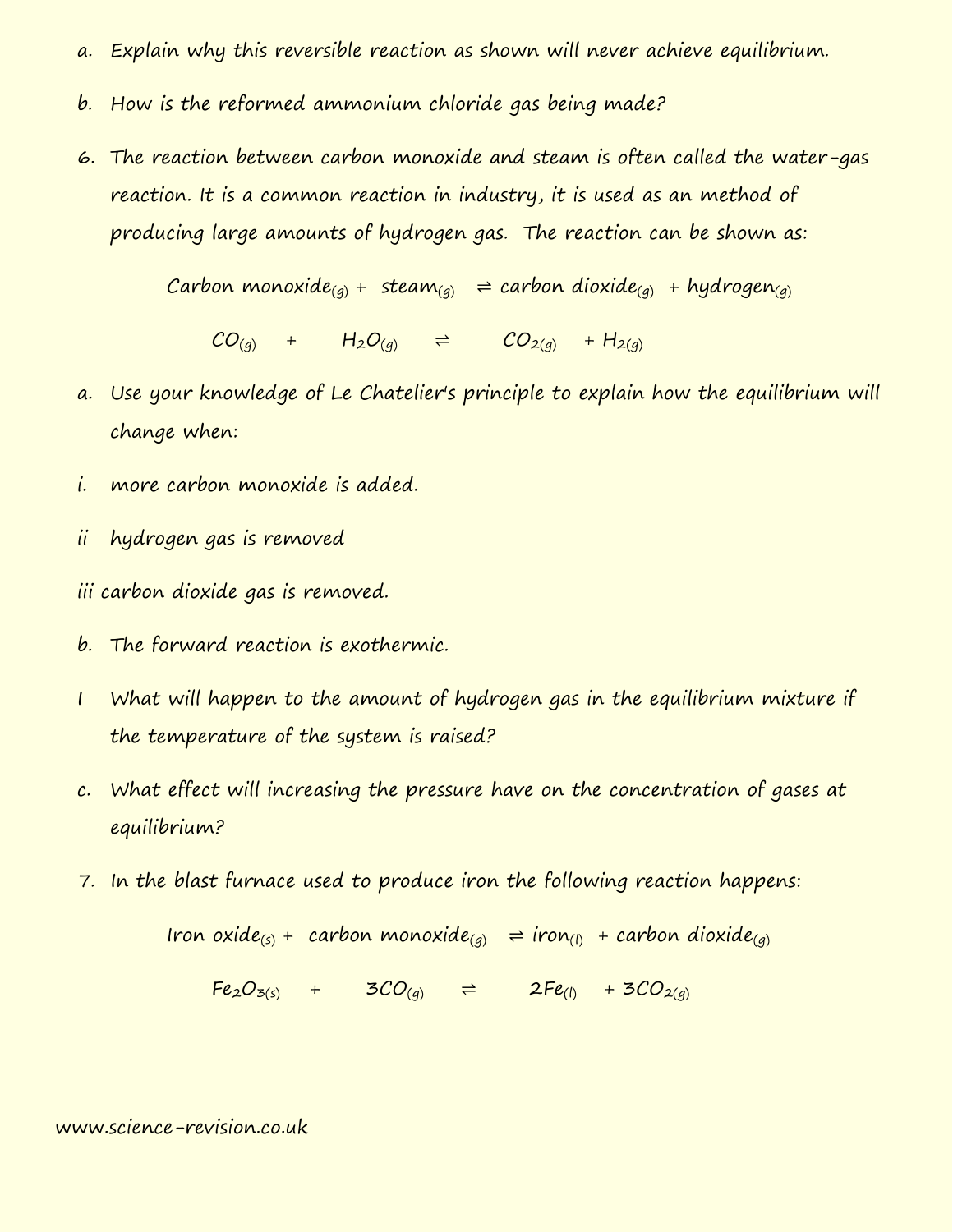- a. Use your knowledge of Le Chatelier's principle to explain how the equilibrium will change when:
- I. The  $CO_2$  is removed. ii. More solid iron oxide is added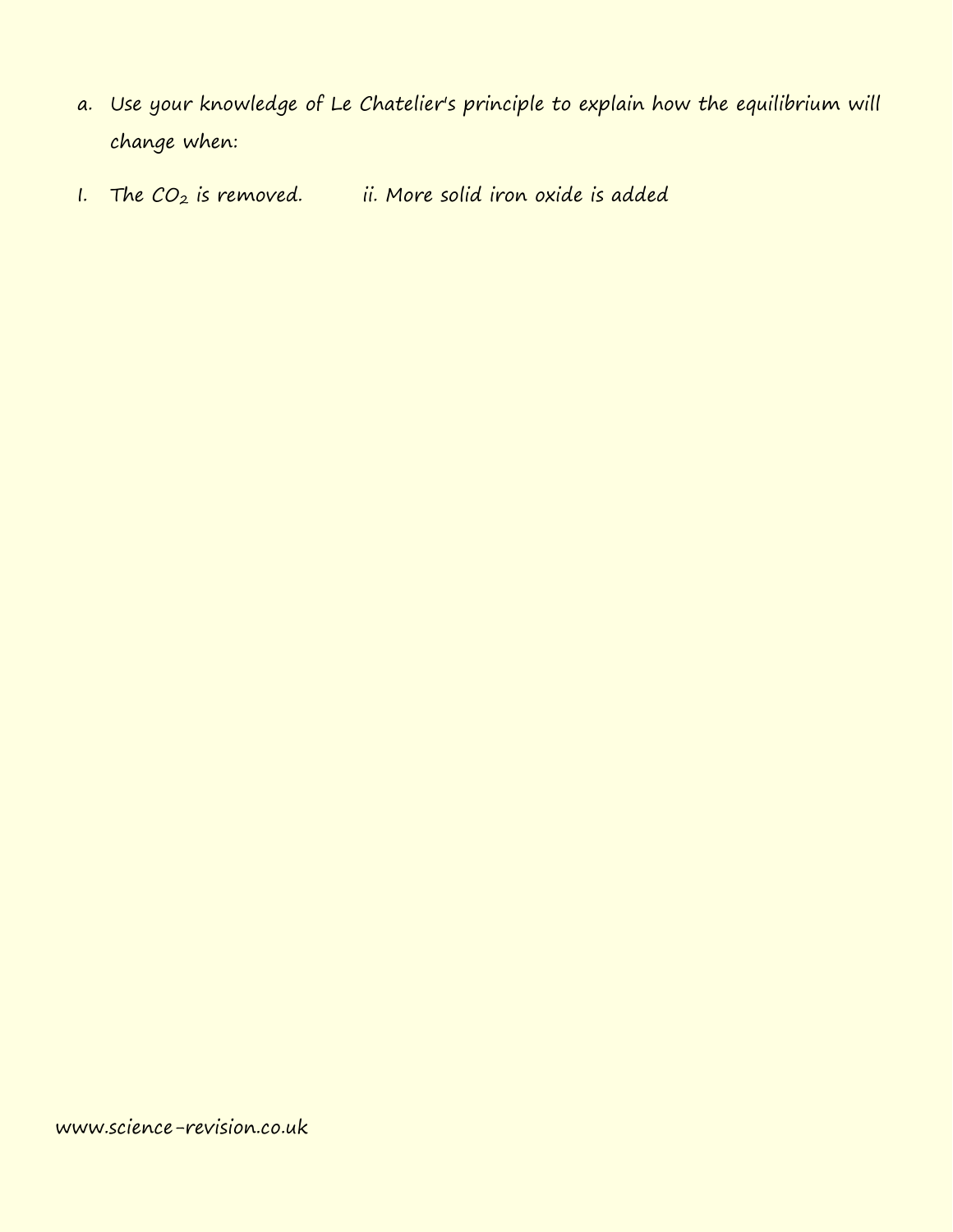# Le Chatelier's Principle

## Answers

1. What does the " $\rightleftharpoons$ " symbol mean when you see it in an equation?

# Reaction is reversible

2. What is the difference between an exothermic and an endothermic reaction?

Exothermic reaction releases heat energy to the surroundings

Endothermic reaction removes heat energy from the surrounding

3. In may chemical reactions you hear chemists talking about "the system" and "the surroundings", what do they mean by the phrase "the system" and "the surroundings"?

The system is the reacting chemicals

The surroundings are the boiling tubes, beakers, classroom, lab, everything else- the universe!

a. What is the difference between a reaction in a closed and open system?

In a closed system nothing enters or escapes - mostly means no gases are given off, or reactions take place in sealed vessels, in an open system substances can leave and enter the reaction.

4. What do we mean when we say the system has achieved dynamic equilibrium?

Rate of the forward and reverse reactions in a reversible reaction are the same. The concentrations/amounts of reactants and products do not change with time.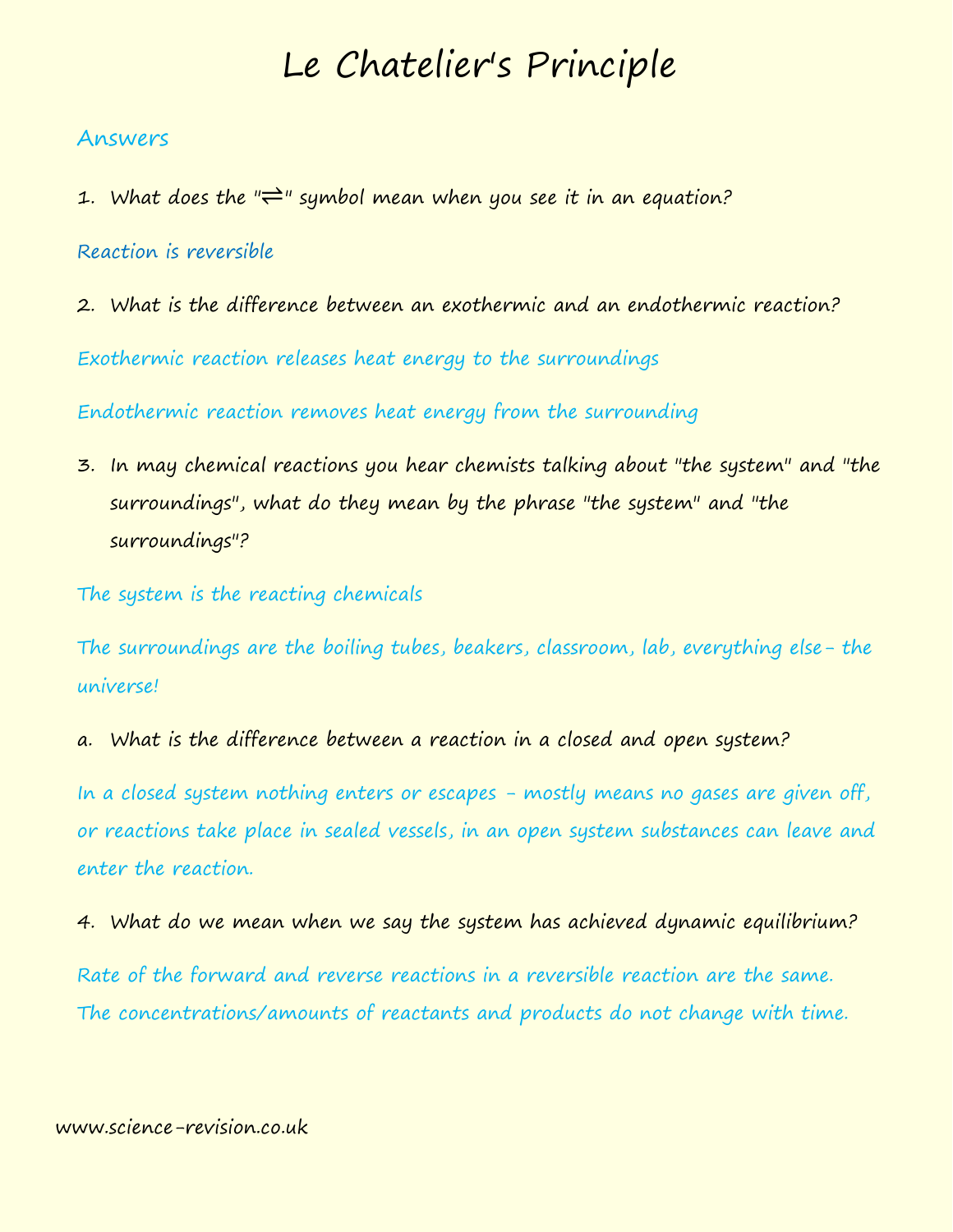5. Ammonium chloride is a colourless solid that when heated in a boiling tube over a Bunsen burner undergoes thermal decomposition according to the equation:

Ammonium chloride  $(s) \rightleftharpoons ammonia(q) + hydrogen chloride(q)$ 

- a. Explain why this reversible reaction as shown will never achieve equilibrium. It is taking place in an open system- substances are leaving the boiling tube, can only achieve equilibrium in a closed system
- b. How is the reformed ammonium chloride gas being made? Products are basic (ammonia gas) and acidic

reformed ammonium chloride gas products of decomposition mixture of ammonia and hydrogen chloride ammonium chloride

hydrogen chloride), they react and turn back in reactant, solid ammonium chloride

6. The reaction between carbon monoxide and steam is often called the water-gas reaction. It is a common reaction in industry, it is used as an method of producing large amounts of hydrogen gas. The reaction can be shown as:

Carbon monoxide<sub>(g)</sub> + steam<sub>(g)</sub>  $\Rightarrow$  carbon dioxide<sub>(g)</sub> + hydrogen<sub>(g)</sub>

 $CO_{(q)}$  +  $H_2O_{(q)}$   $\Rightarrow$   $CO_{2(q)}$  +  $H_{2(q)}$ 

- a. Use your knowledge of Le Chatelier's principle to explain how the equilibrium will change when:
- i. more carbon monoxide is added. Equilibrium position shift to the right hand side, more  $CO<sub>2</sub>$  and hydrogen are produced.